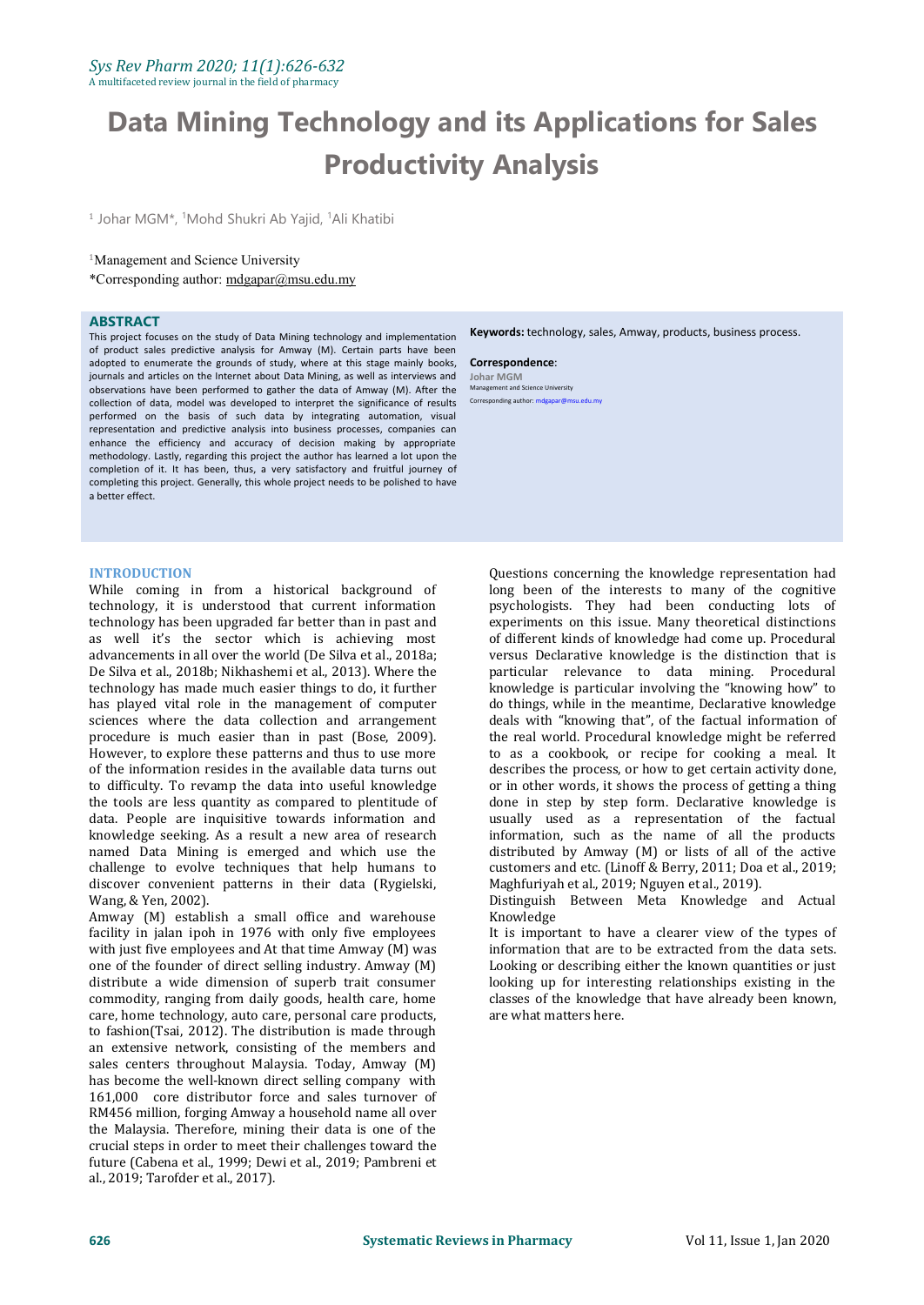

**Figure1: Dimensions of Met knowledge and Actual Knowledge within the problem**

In this figure, it can be seen that the Meta knowledge and This is the last of the four cells. There are some important gaps in the data sources of this case. Not having the Meta knowledge of them might lead the users being unaware of the gaps. This is the most vulnerable situation to the system. It in fact, affects all governments as well as corporations throughout the world (Nemati & Barko, 2003).

Well, most of the time, the clients are not really sure what they really want or they often do not have specific minds or ideas about what the beginning of the project is all about. They are just seen as an exploratory exercise, and are just hoping to get some interesting results. If it is in this kind of situation, there is still work to do on the initial investigation. In People's Caring Products, the category can further be narrowed into Personal Care, and Health Care products. Under the Non-Personal Caring between the objects. In this case, affinity grouping can be product category, there are Home Care, Auto Care as well as Home Technology Products. This completes the conception of the category of Care Products (Massaro, Maritati, & Galiano, 2018).

# **LITERATURE REVIEW**

In early 1960s data mining was carried through statistical analysis. SAS, SPSS, and IBM were the colonizer of statistical analysis. Today in data mining filed all these companies are progressive and they have convincing presentation of element based upon their years of experience. Basically, correlation, regression, chi-square, and cross tabulation are basic statistical method which subsisted by statistical analysis. These classical approaches are still offered by SAS and SPSS in particular, but they carried these statistical measures to more insightful surroundings to justify or predict the data (Koh & Tan, 2011). The term of Data Mining may be used to describe wide range activities. In short, Data Mining is the process of exploring the structure of data. of exploring the structure of Aforementioned technology is mainly concerned with screening large quantities of data and evaluating the hidden information. The most beneficial aspects of this process is of course the fact that new knowledge can turn into litigable results. With this information, appropriate actions can be taken, such as increasing the customer's likelihood to buy, or reducing the number of deceptive claims. Data Mining is certainly one of the fastest growing fields in the computer industry. As mentioned above, Data Mining has been termed a various definitions. Apart from

the short definition above, the author is digging more details and accurate definitions of Data Mining, and what it is often used as and in what kind of situation (Ashamed & Hariharan, 2011). The most important key here is, it is important to adopt a flexible approach, as it may give more rooms to unexpected discoveries beyond bounds of the expected problem domain (Khajvand, Zolfaghar, Ashoori, & Alizadeh, 2011).

Data mining is a great problem solving technique as well as a natural activity that is best to be performed on a data warehouse (Dhond, Gupta, & Vadhavkar, 2000).

Predefined class can be assigned by examining the aspects of newly presented object through categorization. The main purpose of classification is to distinguish the unclassified and predefined variables through model building (Anderson & Kotsiopulos, 2002). Database provides records which are helpful to classify objects. Thus, Class code is filled by updating records via classification. Estimation is practically dealing with the continuously valued outcome (as discrete outcome is what matters in classification) as compared to classification. Estimation is commonly used in a situation using some input data about unknown continues variable such as height, weight and income etc.

There are still numbers of estimation tasks that might be practical, estimating the sales of a certain product, estimating the value or price of a product, estimating the numbers of members to be remaining as active members. As a conclusion here, classification and estimation are often used together. Prediction is, to some extent, related to both classification and estimation (Sumathi & Sivanandam, 2006). The difference is one of the stresses here. By the use of examples the predicted value of variable can be compared by historical data (Hui & Jha, 2000).

Affinity grouping is done to evaluate the correlation helpful to organize the items to be displayed together on shelves in their various outlet, as well as organizing the items which are often been purchased together be seen together. In the process of clustering diversified groups are segmented into smaller groups or subgroups of similar trait. It seems that both clustering and classification are quite the same, but they are not still. Predefined variables are not categorized in clustering as in classification (Chen, Han, & Yu, 1996). Only similarity counts in clustering. Self-similarity is the main pillar of clustering on which data is arranged. Data mining is all about prediction and classification of complicated database to achieve accurate knowledge. Behavior of the variable is described and explain in efficient manner (Gong & Xia, 2009).

The number of the underlying objects had been the main attribute here (Deshpande & Thakare, 2010). The original specific values would still be available for reference in the data source, but the analysis would still be performed on the abstracted values. For the groupings, the range and size of the values depends on the actual values represented in the abstraction (Han, Pei, & Kamber, 2011). The numbers of segments are not supposed to be either too large or too small. This might also be applicable to qualitative data, where there are natural levels of abstractions. A good example would be the separation of geographical regions (Shmueli, Patel, & Bruce, 2011). This is very much applicable in direct sales organization, where the stockiest would be distributed all around in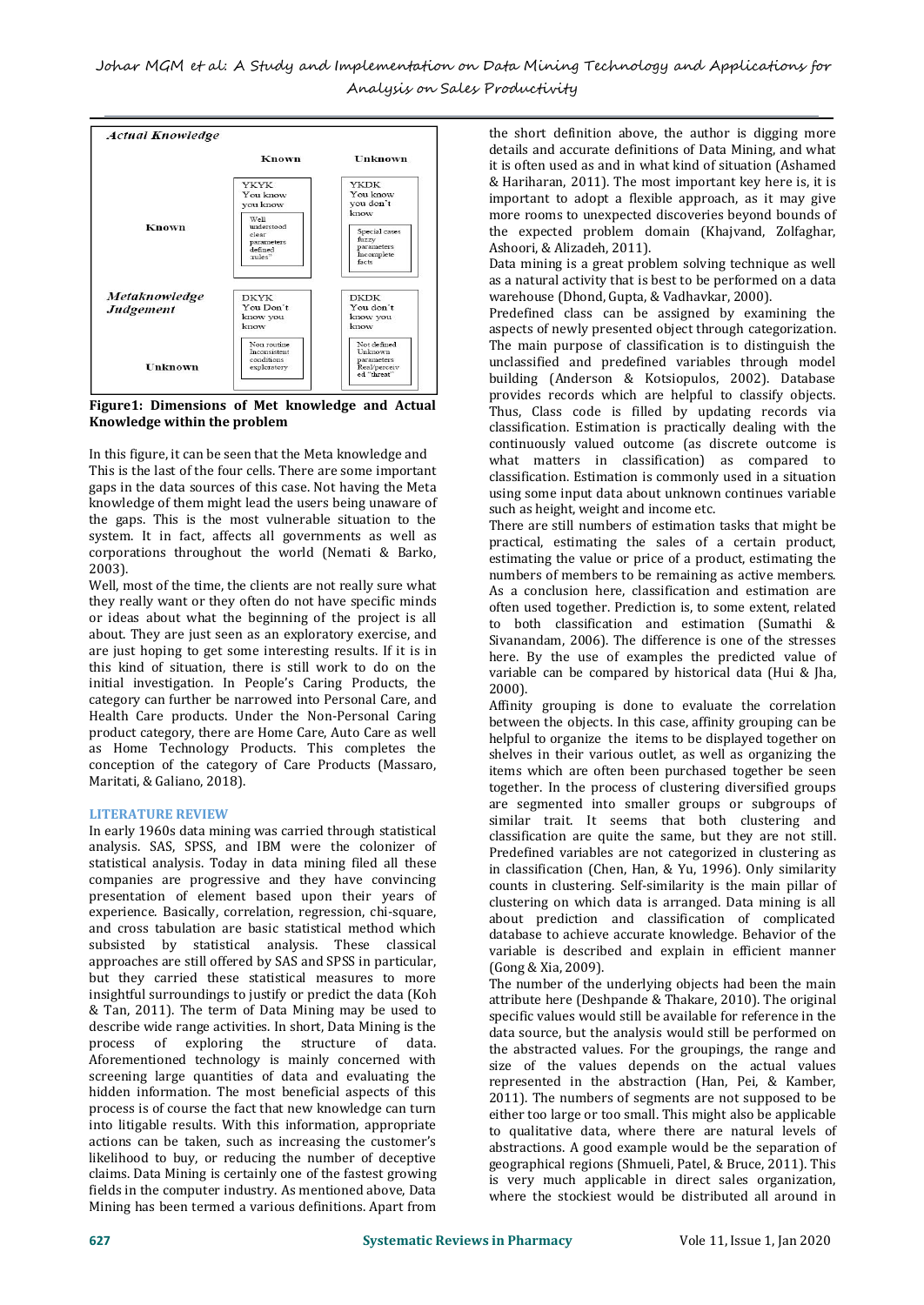Johar MGM et al: A Study and Implementation on Data Mining Technology and Applications for Analysis on Sales Productivity

Malaysia. They can be abstracted in the way that stores are located in districts, the districts are in cities, cities are in states, states are in regions, and etc. Predictive analysis is a study to find out or to forecast what will happen in the future. People have to face the reality that the analysis, no matter what is the nature of the analysis, it takes time. Careful thoughts and insights are needed to be done in order to interpret those indications that one have already taken time to collect. In order to have a clear and accurate prediction of the future elements, careful and accurate analysis should be taken in action (Olson & Delen, 2008).

A prediction of sales forecast is based on the performance of previous sale and analysis of expected market conditions. Peoples are forced to take a look on future objective by true value of making in forecast (Nemati & Barko, 2001). There is need to establish the trends between the actual performance and past forecast to feedback the forecaster for perfect future forecasting (Seifert, 2004). A forecast is similar to a weather forecast is an educated guess about what the future will bring. People can predict all kinds of elements for example the future stock price, the sales and cost, the weather and so on (Köksal, Batmaz, & Testik, 2011). Wishful thinking Customer<br>compel people to make their guesses and forecast. Dollar Database compel people to make their guesses and forecast. Dollar sales value from the past several years predict about the forecast which is based on company's previous sales. Thorough sales forecast can be completed by the evaluation of all internal and external elements (Eze, Onwuegbuchulam, Ugwuishiwu, & Diala, 2017). Mathematically, it is possible to forecast sales with some beriving<br>precision. Realistically. however. this accuracy can be addresses precision. Realistically, however, this accuracy can be worn out due to external market and economic factors, discrepancies. External and internal factors need some sufficient information for sales forecast requirements (Ngai, Xiu, & Chau, 2009). After answering these following questions sales forecast are called qualified. More precise its outcome will be, if the more focused the sales forecast. Hypothesis:

H1: There is significance of Controlling Sales via Data Mining application.

H2: Data Mining significantly enables account management.

#### **METHODS**

Hierarchical Framework

It is essential for a data mining practice to map the problems onto an explicit conceptual framework. Flexibility of thought should be given great emphasis in order to have this mapping done effectively, since it is likely to go out of bounds that anyone would be familiar.



**Figure 2: Hierarchical Framework for Knowledge Representation in Data Mining Applications**

Some of the sample variables that can be observed in this project are listed below:

Sales volume for different categories of products can be viewed and compared.

Customers' accounts can be updated weekly.

Database

There is abundance of database application software everywhere now, due to the expansion of the database application systems that mushroomed today. Among those famous and well recognized are Microsoft Access, SQL Server, and Oracle.

Deriving Meta Data from dates, values, names, and addresses

Metadata here in data mining application is slightly different to those used in Artificial Intelligent. The metadata in this context is basically referring to the data within data. The purpose and goals of using this metadata is actually to be able to exploit it in a way that will make sense for the application and yield interpretable results. There are, however, some of them that occur commonly which are use of dates, values, names, and addresses.

Descriptive and Transactional Model

Declarative information belongs to descriptive model, while episodic information is part of transactional model. Meanwhile, transactional data model is contained of the episodic information about the time and place of the events, or transactions. This is to decide on the necessary models, based on the study of the data obtained.

#### Reactive and Proactive Analysis

Beginning the analysis in either a proactive or reactive mode can be decided on after the earlier activities. After the thinking of what the application would do, and the characterization of the problems into the conceptual frameworks, decision of the mode to be applied can be carried out. These two techniques are good at each area. We would like to review some of the major differences between both, and do a combination of both.

# *ANALYSIS*

Predictive analysis based on the sets of data obtained, the correctness of the samples taken and this will thus develop a confidence level in statistics. Annual growth and evaluation of sales level can flourish via forecast conduction and helpful for people to compare the company with industry. Sales Forecasting is practically done in part as the analysis in this project. This is done mainly for calculating and estimating the performance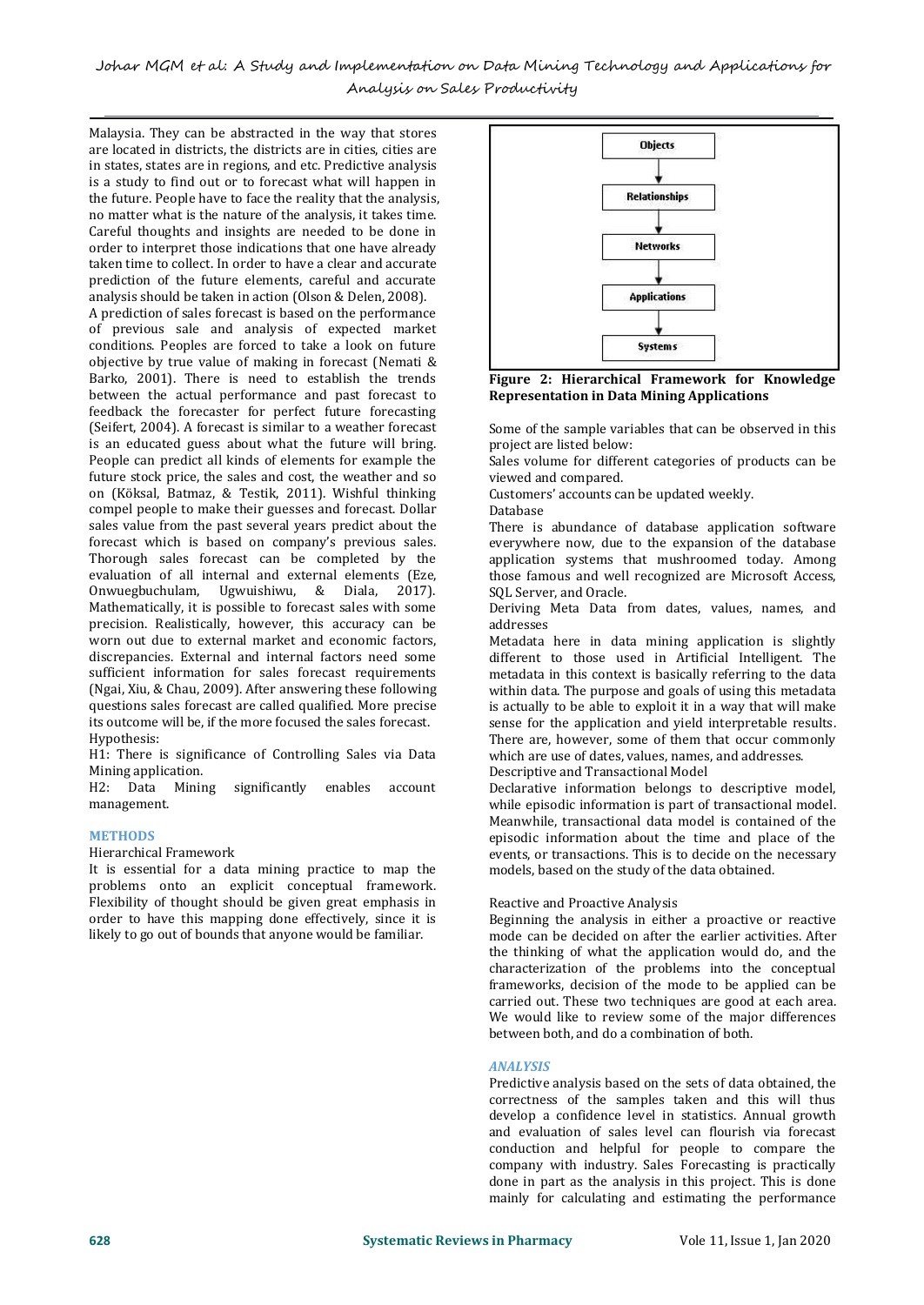and the profitability of the organization. This is to have a  $\frac{A}{1-\frac{1}{2}}$ better data mining on the system.

### Simple Moving Average

The following example will demonstrate the idea of simple moving average forecasting.

Actual Sales in 2003 + Actual Sales in 2004/3.



**Moving Average**

Simple Moving Average

The following example will demonstrate the idea of simple moving average forecasting.

Forecast for year 2005 = Actual Sales in 2002  $x$  0.1+ Actual Sales in 2003 x 0.2 + Actual Sales in 2004 x 0.7



**Figure 4 (a): Exponential Smoothing**

Alpha is open to choice, but a value of 0.2 to 0.3 is common.

Forecast for year 2005 = Alpha x Actual Sales in 2004 + (1- Alpha) x Forecasted Salesin 2004



**Figure 4 (b): Exponential Smoothing**

# Ratio Analysis

They are mainly the liquidity ratio, profitability ratio, and use of assets, capital structures and the return of investment. As a matter of fact, only the first three ratios will be discussed here. This is mainly due to the irrelevance of the other ratios.

Liquidity Ratio

In this case, two of the commonly used ratios which addressed the situations about liquidity ratios, highlight such a situation.

Current ratio is one of them. It is obtained from the equation below.

Current Ratio= Current Assets / Current Liabilities

This current ratio actually measures the relationship between an organization's current assets and together with its current liabilities. As for an example, let's say Amway (M) has the current assets of RM90,000 and the current liabilities of RM30, 000, then the current ratio would be3:1 which 90,000/30,000 is. With this, it is clear that for every RM1 of current liabilities, there would be RM3 of current assets.

Acid Test, on the other hand, is the second type of the liquidity ratio. The formula goes on this way:

Acid Test = (Current assets - Stocks) / Current liabilities.

In this example, the author would like to have the continuation from the first example. Let's say the stocks in Amway (M) then the acid test ratio would be:

 $(90,000-45,000)/30,000 = 1.5:1$ 

Significantly high current and acid test ratios indicate that the cash flow is not having a problem. As such, it confirms the importance of liquidity ratio.

Profitability Ratio

There are two different percentages of profits under this category. They are actually the Gross profit percentage, or gross margin, and the net profit percentage. Gross Profit Percentage, or Gross Margin, is the first of the two. It is represented as the equation below:

Gross Profit Percentage or Gross Margin = (Gross Profit/ Sales) x 100%

In this case, the gross margin expresses the gross profit as a percentage of total sales. As an example, if Amway (M) makes a gross profit of RM150,000 on the total sales of RM250,000, then the gross margin would be  $(150,000/250,000)$  x  $100% = 60%$ . In other words, a gross margin of 60% would be obtained with the examples above. To simplify it, for every RM100 of sales, Amway is making a gross profit of RM60.

The second percentage of profit is the Net Profit Percentage, which can be expressed in this equation of: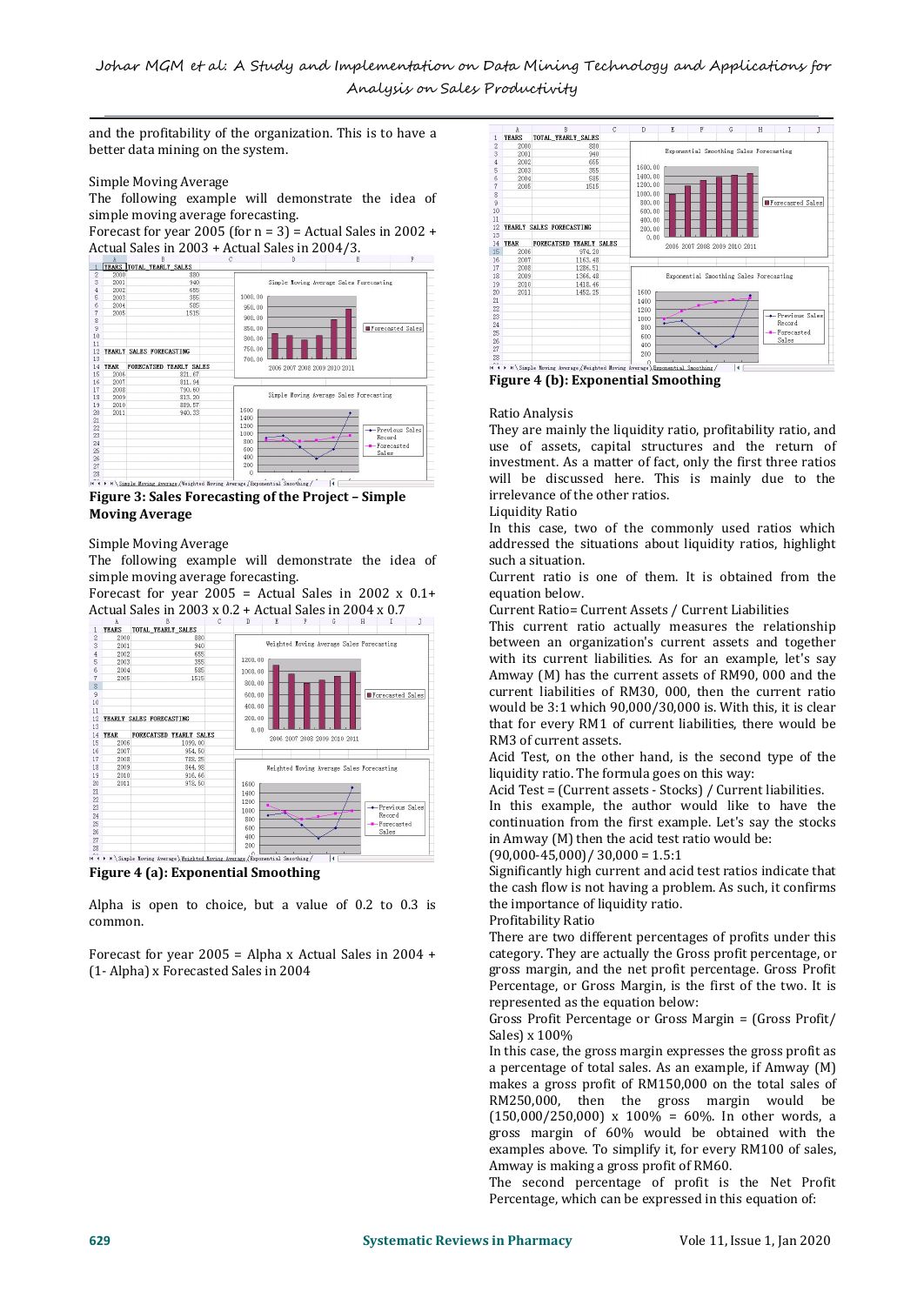Net Profit Percentage = (Net Profit / Sales) x 100%.

Well, the net profit percentage expresses the organization's net profit as a percentage of total sales. If, let's say Amway (M) is having RM25,000 of net profit for the sales of RM250,000, then the net profit percentage would be(25,000/250,000) x 100% = 10%.

As in the case of this project, the author had done some analysis and a simple calculation on the profitability ratio for Amway (M).<br>The Use of Assets

The Use of Assets Sales to fixed assets ratio is one of the ratios that can be used. The equal goes:<br>used. The equal goes: thus, a ve

Sales to Fixed Assets Ratio = Sales/Fixed Assets

The sales to the fixed assets ratio usually indicates how much each of the Ringgit Malaysia (RM) invested generates in sales.For example, if the recorded total annual sales of Amway (M) is RM250, 000, and the fixed assets is RM100, 000, then the ratio of its sales to fixed assets would be  $2.5:1$ . In other words, for every RM1 invested in the fixed assets, then there would be RM2.50 of sales is generated. In general, the relationship between the two (fixed assets and sales) is directly proportional. The higher the ratio of sales to fixed assets, the more efficiently fixed assets is being utilized.

Stock turnover ratio is another ratio using assets. The equation goes this way:

Stock Turnover Ratio = (Average stock held / Annual Cost of Sales) x 365

As for the case of this project, direct sales organizations like Amway (M), the stocks would not be lasting that long, as with the case of transport industry. The stock turnover ratio is therefore rather low. This is normally due to the fact that the common products that are distributed by the direct sales organizations are of high demand products. And the fact that it is direct sales organization, there will not be a product that are too many in quantity, however, there will not be too low level of stocks as well, Amway (M) would normally ensure that they are holding optimum levels of stocks.

Ratio Analysis of the Project

There are some of the relevant and important ratios that had been adopted for the purpose of this project. The ratios like the Efficiency and Profitability Ratios had been Techno<br>performed on the available data. The results of the 3. Bose. performed on the available data. The results of the analyses are stored in the program and can be retrieved as reference.

# **CONCLUSIONS**

The proposed system is basically divided into three modules which are management, analysis and reporting. In the management module, the proposed system provided four kinds of management function which are customer, product, sales and financial management. With these functions, the organization can easily manage its customer relationship, maintain inventories, sales and financial records as for all of the data will be stored in database for future analysis. While in the analysis module, the proposed system provided two kinds of analytic functions which are financial analysis and sales forecasting. For the financial analysis, the proposed system will performed cash flow analysis, investment analysis and ratio analysis base on the selected income statement and balance sheet information that are previously stored in database. On the other hand, result and mean in a mathematics Education<br>
previously stored in database. On the the senerated also based on the the senach a selection of sales forecasting will be genera of sales forecasting will be generated also based on the selected previously stored sales records in database. In

the last module of the proposed system – reporting it provided insightful reports and also transformed numbers into easy-to-understand visual representation. With this, the decision makers are allowed to draw a better decision if compared with the traditional way of interpreting the sales records. In conclusion, by integrating automation, visual representation and predictive analytics into business processes, companies can dramatically improve the efficiency and accuracy of decision making. Lastly, regarding this project the author has learned a lot upon the completion of it. It has been, thus, a very satisfactory and fruitful journey of completing this project. This project cannot really be smooth sailing without the help of the people that the author had mentioned in the acknowledgement of this report. Nevertheless, there is a strong urge for the author to thank them once again here. The author would like to take this opportunity to express his sincere gratitude to all those people who had made this project a smooth sailing one. Finally, the author is very glad to have this project done in time. Since this project is a prototype developed within a time constraint, the functionalities are limited. It would have been better if more powerful programming languages such as Java orC++ have been selected in this case. As for the database, it is recommended to adopt MS SQL than Oracle as it is as powerful as Oracle with less complexity in the configuration. The database size in this project can be expanded as for a better forecasting. The larger the size of the database, the more accurate the forecasting become. Generally, this whole project needs to be polished to have a better effect.

# **REFERENCES**

- 1. Ahamed, B. B., & Hariharan, S. (2011). A survey on distributed data mining process via grid. International Journal of Database Theory and Application, 4(3), 77-90.
- 2. Anderson, J., & Kotsiopulos, A. (2002). Enhanced decision making using data mining: applications for retailers. Journal of Textile and Apparel, Technology and Management, 2(3), 1-13.<br>Bose, R. (2009). Advanced analytics:
- R. (2009). Advanced analytics:<br>unities and challenges. Industrial opportunities Management & Data Systems.
- 4. Cabena, P., Choi, H. H., Kim, I. S., Otsuka, S., Reinschmidt, J., & Saarenvirta, G. (1999). Intelligent miner for data applications guide. IBM RedBook SG24-5252-00, 173.
- 5. Chen, M.-S., Han, J., & Yu, P. S. (1996). Data mining: an overview from a database perspective. IEEE Transactions on Knowledge and data Engineering, 8(6), 866-883.
- 6. De Silva A.D.A., Khatibi A., Azam S.M.F. (2018a). Can parental involvement mitigate swing away from science? Sri Lankan perspectives, Cogent Education
- 7. De Silva A.D.A., Khatibi A., Azam, S. M. F. (2018b). Do the Demographic Differences Manifest in Motivation to Learn Science and Impact on Science Performance? Evidence from Sri Lanka,<br>International Iournal of Science and International Journal Mathematics Education
- Developing an instrument for measurement of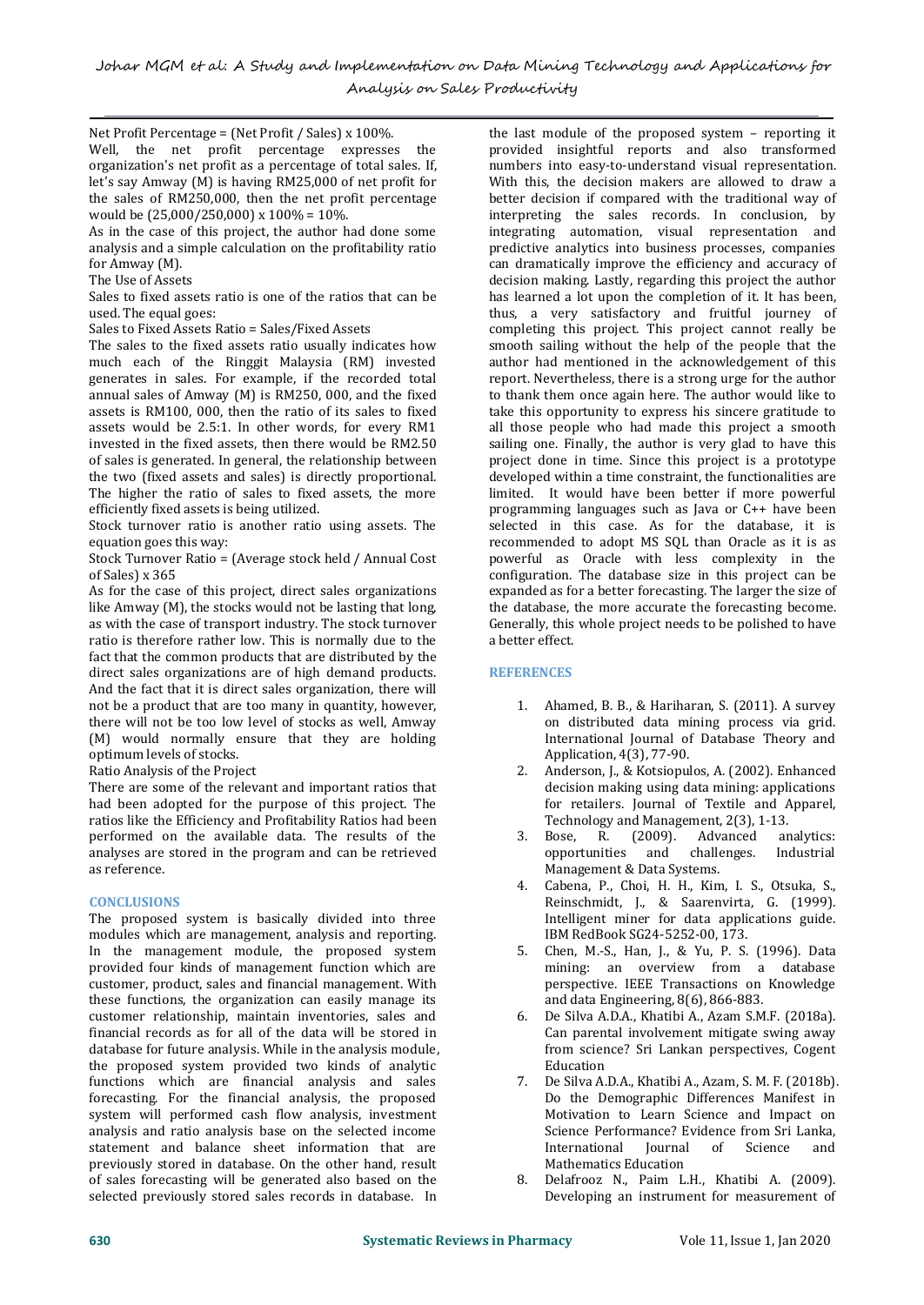attitude toward online shopping, European Journal of Social Sciences

- 9. Deshpande, S., & Thakare, V. (2010). Data mining system and applications: A review. International Journal of Distributed and Parallel systems (IJDPS), 1(1), 32-44.
- 10. Dewi N.F., Azam, S. M. F., Yusoff S.K.M. (2019). Factors influencing the information quality of local government financial statement and<br>financial accountability, Management financial accountability, Science Letters
- 11. Dhond, A., Gupta, A., & Vadhavkar, S. (2000). Data mining techniques for optimizing inventories for electronic commerce. Paper presented at the Proceedings of the sixth ACM SIGKDD international conference on Knowledge discovery and data mining.
- 12. Doa N.H., Tham J., Khatibi A.A., Azam S.M.F. (2019). An empirical analysis of Cambodian behavior intention towards mobile payment. Management Science Letters
- 13. Eze, U., Onwuegbuchulam, C., Ugwuishiwu, C., & Diala, S. (2017). Application of data mining in telecommunication industry. International telecommunication industry. Journal of Physical Sciences, 12(6), 74-88.
- 14. Gong, H., & Xia, Q. (2009). Study on application of customer segmentation based on data mining technology. Paper presented at the 2009 ETP International Conference on Future Computer and Communication.
- 15. Han, J., Pei, J., & Kamber, M. (2011). Data mining: concepts and techniques: Elsevier.
- 16. Hui, S. C., & Jha, G. (2000). Data mining for customer service support. Information & CSFs for Six<br>Management, 38(1), 1-13. companies: Management, 38(1), 1-13.
- 17. Khajvand, M., Zolfaghar, K., Ashoori, S., & Alizadeh, S. (2011). Estimating customer 32. Ra<br>lifetime value based on RFM analysis of A. lifetime value based on RFM analysis of customer purchase behavior: Case study. Procedia Computer Science, 3, 57-63.
- 18. Koh, H. C., & Tan, G. (2011). Data mining applications in healthcare. Journal of healthcare information management, 19(2), 65.
- 19. Köksal, G., Batmaz, İ., & Testik, M. C. (2011). A review of data mining applications for quality improvement in manufacturing industry. Expert systems with applications, 38(10), 13448- 13467.
- 20. Linoff, G. S., & Berry, M. J. (2011). Data mining techniques: for marketing, sales, and customer relationship management: John Wiley & Sons.
- 21. Maghfuriyah A., Azam, S. M.F., Shukri S. (2019). Market structure and Islamic banking performance in Indonesia: An error correction model, Management Science Letters
- 22. Massaro, A., Maritati, V., & Galiano, A. (2018). Data Mining model performance of sales predictive algorithms based on RapidMiner workflows. International Journal of Computer Science & Information Technology (IJCSIT), 10(3), 39-56.
- 23. Nemati, H. R., & Barko, C. D. (2001). Issues in organizational data mining: A survey of current practices. Journal of data warehousing, 6(1), 25- 36.
- 24. Nemati, H. R., & Barko, C. D. (2003). Key factors for achieving organizational data-mining success. Industrial Management & Data Systems, 103(4), 282-292.
- 25. Ngai, E. W., Xiu, L., & Chau, D. C. (2009). Application of data mining techniques in customer relationship management: A literature review and classification. Expert systems with applications, 36(2), 2592-2602.
- 26. Nguyen H.N., Tham J., Khatibi A., Azam S.M.F. (2019). Enhancing the capacity of tax authorities and its impact on transfer pricing activities of FDI enterprises in Ha Noi, Ho Chi Minh, Dong Nai, and Binh Duong province of Vietnam , Management Science Letters
- 27. Nikhashemi S.R., Paim L., Haque A., Khatibi A., Tarofder A. K. (2013). Internet technology, Crm and customer loyalty: Customer retention and<br>satisfaction perspective Middle East satisfaction perspective Journal of Scientific Research
- 28. Nikhashemi S.R., Valaei N.,Tarofder A. K. (2017). Does Brand Personality and Perceived Product Quality Play a Major Role in Mobile Phone Consumers' Switching Behaviour? Global Business Review
- 29. Olson, D. L., & Delen, D. (2008). Advanced data mining techniques: Springer Science & Business Media.
- 30. Pambreni Y., Khatibi A., Azam, S. M. F., Tham J. (2019). The influence of total quality management toward organization performance, Management Science Letters
- 31. Pathiratne S.U., Khatibi A., Md Johar M.G. (2018). CSFs for Six Sigma in service and manufacturing<br>companies: an insight on literature, on literature, International Journal of Lean Six Sigma
- 32. Rachmawati D., Shukri S., Azam, S. M. F., Khatibi (2019). Factors influencing customers' purchase decision of residential property in Selangor, Malaysia, Management Science Letters
- 33. Rygielski, C., Wang, J.-C., & Yen, D. C. (2002). Data mining techniques for customer relationship management. Technology in society, 24(4), 483-502.
- 34. Seifert, J. W. (2004). Data mining: An overview. National security issues, 201-217.
- 35. Seneviratne K., Hamid J.A., Khatibi A., Azam F., Sudasinghe S. (2019). Multi-faceted professional development designs for science teachers' self efficacy for inquiry-based teaching: A critical review, Universal Journal of Educational Research
- 36. Shmueli, G., Patel, N. R., & Bruce, P. C. (2011). Data mining for business intelligence: Concepts, techniques, and applications in Microsoft Office Excel with XLMiner: John Wiley and Sons.
- 37. Singh, H. (2012). Implementation Benefit to Business Intelligence using Data Mining Techniques. International Journal of Computing & Business Research, Proceedings of "I-Society.
- 38. Sudari S.A., Tarofder A.K., Khatibi A., Tham J. (2019). Measuring the critical effect of marketing mix on customer loyalty through customer satisfaction in food and beverage products, Management Science Letters